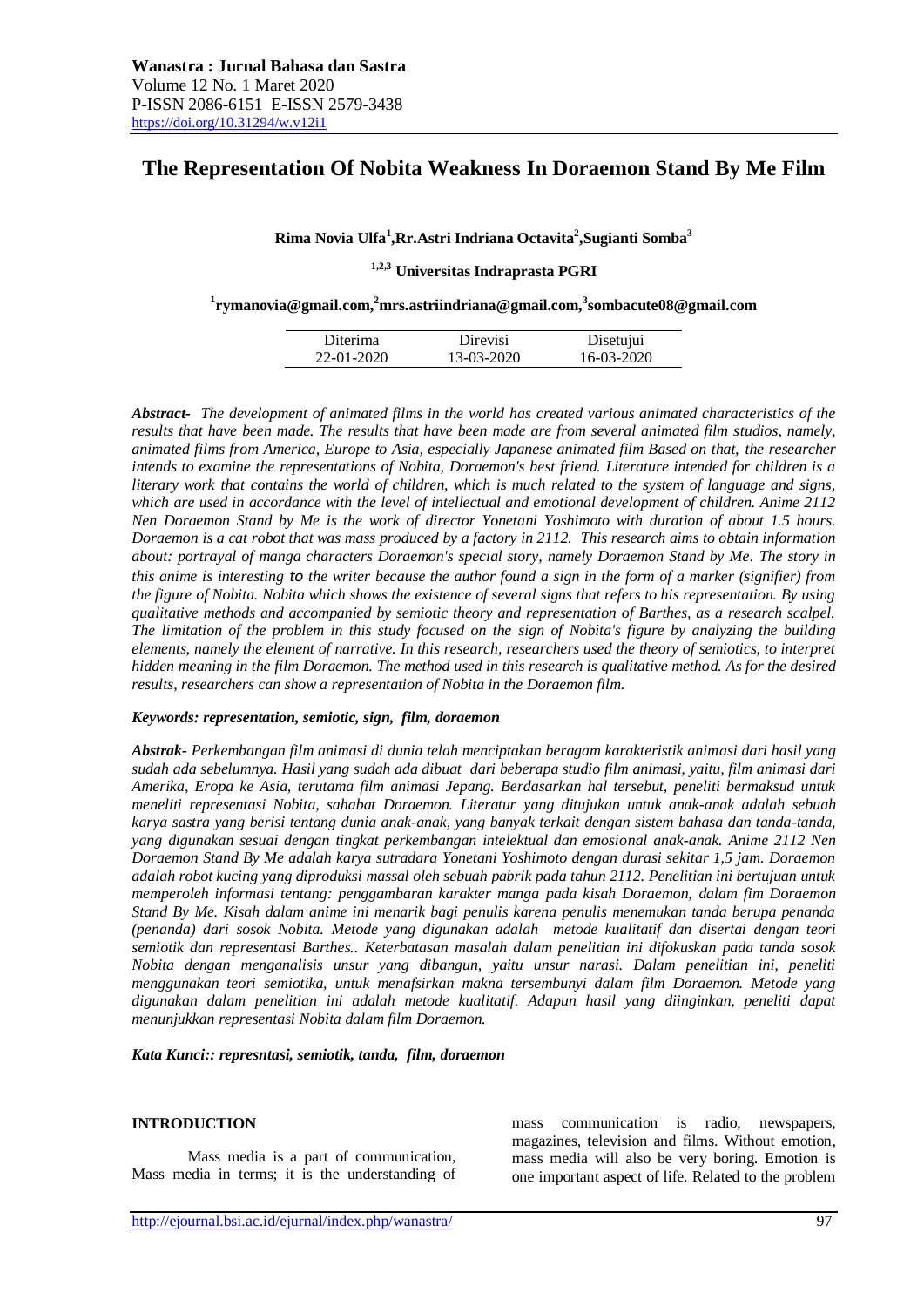above, Sobur (2009: 14) explained that: "Film has the ability to play space and time and develop and shorten freely within the boundaries of a fairly spacious area".

The mass media is actually in the middle of social reality which is loaded with various kinds of interests, conflicts, and complex and diverse facts. The mass media is called as one of the foundations in social, economic and political life. As a tool to convey news, assessments, or a general picture of many things, the mass media has the ability to act as an institution that can develop into a pressure group on an idea or an idea, and even an interest or representation, which is represented to be placed in the context of life that is more empirical. Despite the many negative effects produced by mass media products. But the mass media has played an important role in providing information knowledge to entertainment for a wide audience. Besides the mass media also open up jobs for many people. Through organizations engaged in the business of the media industry.

The development of animated films in the world has created a various animated characteristics of the results that have been made. The results that have been made are from several animated film studios, namely, animated films from America, Europe to Asia, especially Japanese animated films, which have their own characteristics. These characteristics become a differentiator between Japanese animated films, American and European animated films. According to Donald Richie (1961: 1) in his book Japanese Cinema is: "If the American film is strongest in action, and if the European is strongest in character, then the Japanese film is richest in mood or atmosphere, in presenting characters in their own surroundings".

Film studies can be said to be a relatively new field of study and not comparable to the process of technological evolution. The exploitation of film studies, which occurred in the 60-70s in Europe and America, did not bring much change. Desire to produce a holistic approach in multidisciplinary and interdisciplinary film studies, which still seems to be wishful thinking. Film is seen in the context of Communication Science. Although film is an integral part in the field of Language and Communication, however, over time, the animation film industry helped expand the space for animation films both in terms of storytelling, images (visuals), and themes so that the audience segment expanded which was not only for children who were the main goal. (Biagi, 2010: 169) "The nature of imaginative and creative films can make the film industry as" Industry, which is

built from dreams. "High imagination is needed for directors in filmmaking to serve as a form of communication in delivering messages to interpret signs.

Film, including animation film has its own artistic value, because the film is created as a work of creative personnel who are professionals in their fields. Film as an art object should be judged artistically not rationally. Film is not new to society anymore. Common reasons, film means a part of modern life and is available in various forms, such as in cinemas, television shows, in video tapes, and laser discs. Film not only provides an exciting experience, but also everyday life experiences that are attractively packaged

Children's literary works usually contain educational themes, the plot is straight and not complicated, using settings that are around or in the world of children, characters and characterizations using good examples, language styles are easy to understand, able to develop children's language, and imagination is still within the reach of children. With the media of children's literature, in addition to imitating good deeds, children become more advanced in their imagination. One medium of children's literature is anime. Anime is a term used to refer to Japanese animated films, like doraemon. The word anime is an absorption language from English "animation" and is pronounced as "animeshon". According to Hernadi, (2013:1) "*Anime memiliki berbagai macam genre sesuai jenis penontonnya, mulai dari kodomo yang ditujukan untuk anak-anak, shoujo untuk anak perempuan, shounen untuk anak laki-laki, mecha untuk penggemar robot, dan seinen untuk penonton dewasa*".

An animated or anime film is generally built with signs. These signs include various sign systems that work well together to achieve the expected effect by using iconic signs, namely signs that describe something (Zoest in Sobur, 2009: 128). In an anime usually have signs that have an implicit meaning. The meaning contained in the anime is related to the relationship between characters and relationships between events that are built in the anime. This meaning can be seen from the use of signs studied in semiotics.

Japan is one country that has developments in the world of film, especially developments in Japanese animated films. Japanese animation films are very famous in Indonesia. Japanese animated films, which are very well known in Indonesia and are still remembered today, namely, Naruto, Shin Chan, Conan, Doraemon and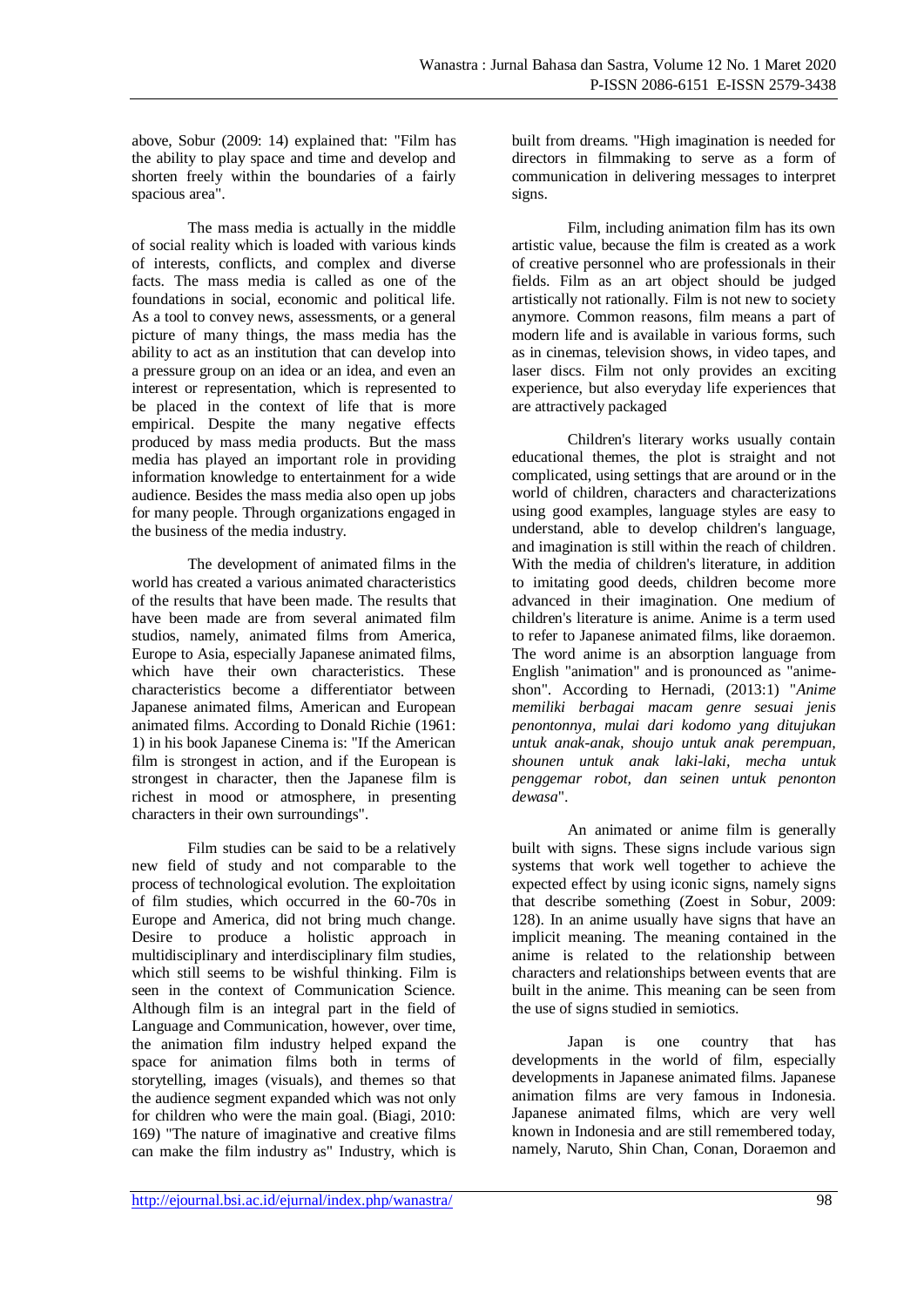many more. This film is a legendary Japanese animated film that is very famous in Indonesia. A culture is a benchmark for the level of progress of a nation. In this case, Japan is one of the many nations that have a high level of culture, where they created the most spectacular and longest-lived manga figure in history, namely Doraemon. Fictional story, which is set up in Japanese culture neatly and carefully by its author, Fujiko F. Fujio and able to compete with the world-famous cartoon films industry such as Mikey Mouse, Donald Duck from America and others. The appearance of Doraemon with his magic bag is able to provide different touches in this film, where Doraemon is told is not a robot or a super hero who is completely perfect, and so is his friend, Nobita

The legendary Japanese animated film that is very popular today is the Doraemon Serial film. The characteristics of Japanese animation have many good sides, because it only contains one idea. Characteristics of cartoons using caricature, exaggerated satire, symbolism and choice of humor. Humor often and often makes people laugh, especially in animated films, which contain political opposition to newspaper readers. The power of film animation to influence public opinion lies in its cohesiveness, simplification of issues, and attention, which can really be raised sharply through humorous images. Cartoons are a source of information that is digested through strong visual impact.

Doraemon's film series as Indonesia's legendary animated film has created a good appreciation for Indonesian children. Doraemon's film series is one of the concrete proofs of the development of Japanese animated films. Japanese people recognize the term Japanese animation as an anime. Anime is a term used to refer to animated films. The word comes from the word animation, which in Japanese pronunciation becomes an animeshon. The word was later shortened to anime. Although basically anime is not intended specifically for Japanese comics, most people use the word to distinguish between Japanese and non-Japanese animated films.

In middle of 2014, the latest was released from the Doraemon film series, which showed the development of characters from the Doraemon movie series itself to its 3-dimensional version. Right on August 8, 2014 the 3-dimensional version of Doraemon film was released by Trick Block Co Animation Studio entitled Doraemon Stand by Me. This Doraemon Stand By Me film made the audience amazed by the animation that was made, because the characteristics of the Doraemon film

series itself were increasingly emphasized. This Doraemon Stand By Me film looks really real, so the core of the film can be conveyed well to the audience. The movie Doraemon Stand by Me, has a very visible character, one of them is Nobita. In this film, Nobita that we know from Doraemon comics or movie series, has very standard display characteristics, now in the Doraemon Stand by Me movie the display characteristics can look really real with their representation

In acting, although the actor is cartoons, language is indeed the main element. In Language Science stated that the communication process in primary is the process of conveying one's thoughts or feelings to others by using symbols (symbols) as media. Symbols as primary media, in the process of communication are language, cues, images, etc., which are directly capable of translating the communicator's thoughts and feelings to communication. That the most widely used language in communication is clear because it is only capable language translate someone's thoughts to others, whether is in the form of ideas, information or opinions, both concerning things that are concrete and abstract.

The presence of imaging elements of a character is presented at the film made a visual sign on Nobita's character. Danesi, (2011: 75) was told, "Visual sign can be defined simply as a sign constructed with a visual marker, which means with a marker, which can be seen (not heard, touched, tasted, or kissed)." Visual sign of Nobita's character in the film Doraemon Stand by Me is the beginning of the form of identity transformation that was presented. In the process of forming a text, meaning is not only imposed on external objects. Interpretation activity is also a process of selfdiscovery and the understanding of each interpretation of a symbol is an interpretation and self-transformation that is imagined. The meaning never just happens, because making meaning is an activity that takes time. Thus the formation of meaning is something that is creative, widespread, and very subjective. So the meaning is diverse and varied

From the discussion above, the theory is obtained for the assessment process. Then an assessment was made that the visual transformation of Nobita's characters included form, costume, and personality. The visual transformation of characters referred to here is by the division of visual elements of characters using the Manga Matrix method. In the distribution of visual elements, it was identified that, given the change in the character of Nobita's children, Nobita became an adult in the content of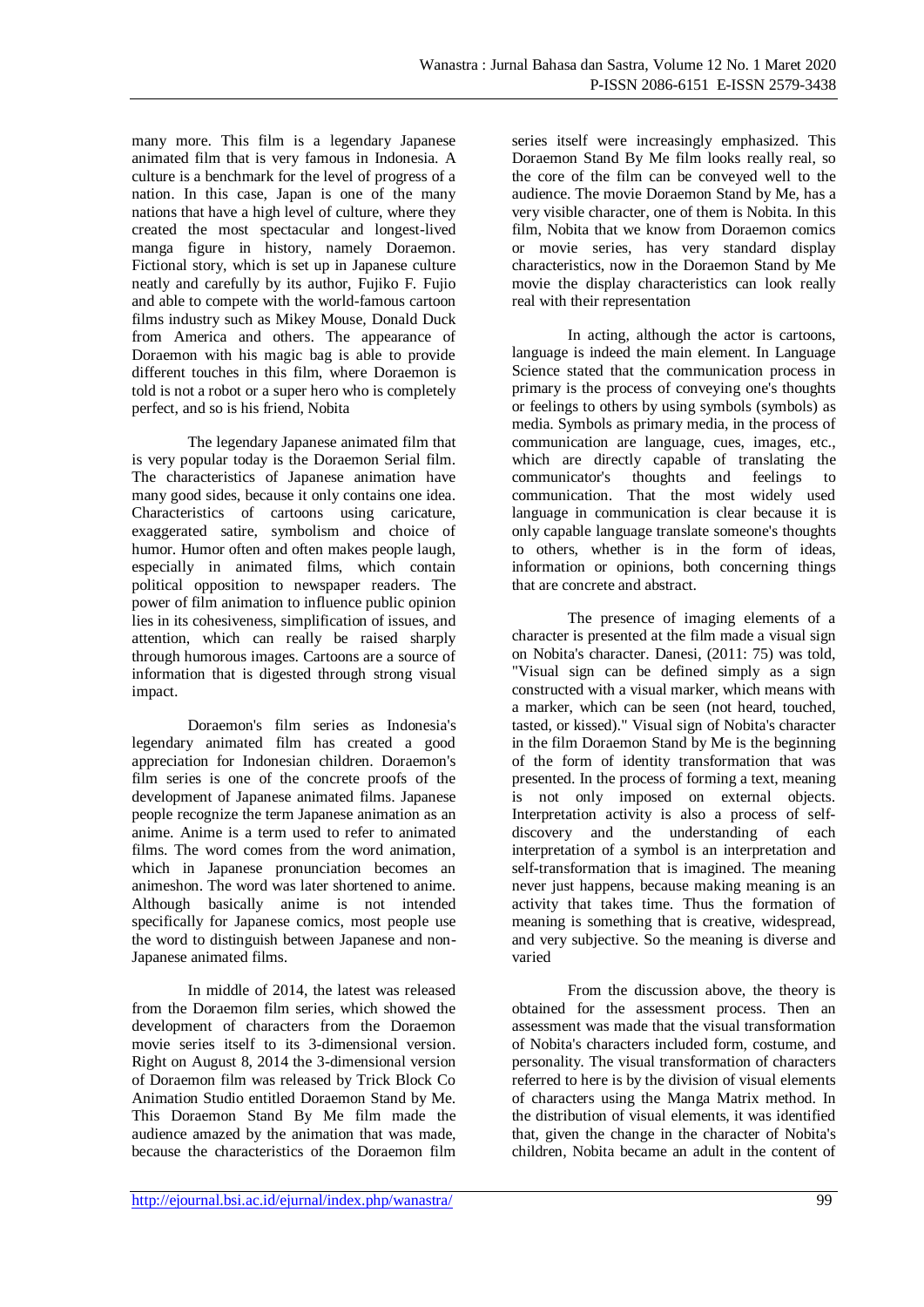the story. This is what makes Nobita experience a transformation of visual identity. Then in the study of the visual identity of Nobita characters, researchers used Pierce's semiotics to obtain the visual identity of Nobita's character, which was read through the study of representamen, object and interpretants in the film Doraemon Stand by Me

From the discussion above, a theory is obtained for the assessment process. Then a study is carried out, character transformation Nobita includes form, costume, and personality. For this reason, the researcher intends to use Semiotics as a tool to dissect meaning and identity. The reason the author chose visual characters from Nobita because of the visual character itself there is a development of identity in inside, then departing from the above problems raises questions as a statement of problem. The first problem would be How Nobita's character is a very influential figure in the film Doraemon Stand by Me. The second question would be: What is the visual identity of Nobita's character in the Doraemon film Stand by Me? The purpose of this research is to understand the visual image of Nobita's character in the movie Doraemon Stand by Me. In addition, to understand the visual identity of Nobita's character in the movie Doraemon Stand By Me.

Words or languages, in linguistic vehicles, are given a meaning as a system of sound symbols meaningful and actualizing, which is arbiter or changeable and conventional, which is used as a communication tool by a group of humans to give birth to feelings and thoughts. Language is a combination of words arranged systematically, so that they can be used as communication tools. The word itself is an integral part of the symbol, which is used by community groups. First of all it will be difficult to imagine something that is not open to various interpretations and uses; it will be very difficult to find the intended meaning. Symbols can give other meanings to other people too, and can even mean different things to the same person. At different times or different circumstances a text can be interpreted by the same person differently.

By using Roland Barthes's semiotic analysis that focuses on the sign, the researcher tries to analyze and answer the question of how the child's identity is represented in the animation Doraemon Stand by Me. In the theory of semiotics, the process of interpreting ideas, knowledge, or messages physically is called representation. Representation means using language to express something meaningfully, or to present it to others. Representations can be in the form of words, images, sequences, stories, etc. that represent ide

ideas, emotions, facts, and so on. Representations depend on existing signs and images. By using cultural semiotic analysis and being restricted to the area of non-verbal communication studies, researchers tried to interpret what the author wanted to convey through this cartoon media.

The scope of this aim is that the research that the author does can focus on a problem. This research is a library research, because the material studied is library material in the form of serial films, various journals, articles and also books that support this research. The scope of this research is about studying Nobita's character as the main character in the Doraemon comics by using a semiotic approach, which discusses the sign elements in the animated film Doraemon the series, by Fujiko F. Fujio.

Interpreting signs is the main goal of semiotics, however although semiotics observes that something can be used to symbolize anything else, Roland Barthes sees signs as a means of communication of an ideology, has connotation meaning to reinforce the dominant value in society. Barthes means that the connotation is a label containing a sign device that is always carried at any time. In the process of sign meaning, Barthes saw that there must be signifier, and signified who work together to combine signs. Signifier is mind while signified are hidden thoughts because when the process of meaning is carried out, individuals already have a variety of backgrounds and experiences that indirectly, will be the basis for interpreting something. As illustrated by Saussure, who said that, the sign is like a paper that is significant on one side while the other side is signified. If it is cut in the middle, it will get both of them.

This problem is in lined with what Kurniawan said, 200 1: 50), which says "Narratives need special attention because according to Aristotle, narratives are speech words that are signs of affection of the soul, and written words are signs from utterances, just as all humans do not have the same writing, so all humans do not have the same voice of speech, but affections if those marked by speech are the same for everything, as well as things from experience -our experience is images According to Barthes in Lyons, Pateda, (2001: 98). "Denotation is the relationship used in the first level to a word that freely plays an important role in speech. (The denotation meaning is direct, that is, the special meaning contained in a sign, and can basically be called as an illustration of a sign So, it can be said that denotation as the meaning of a word or group of words is based on the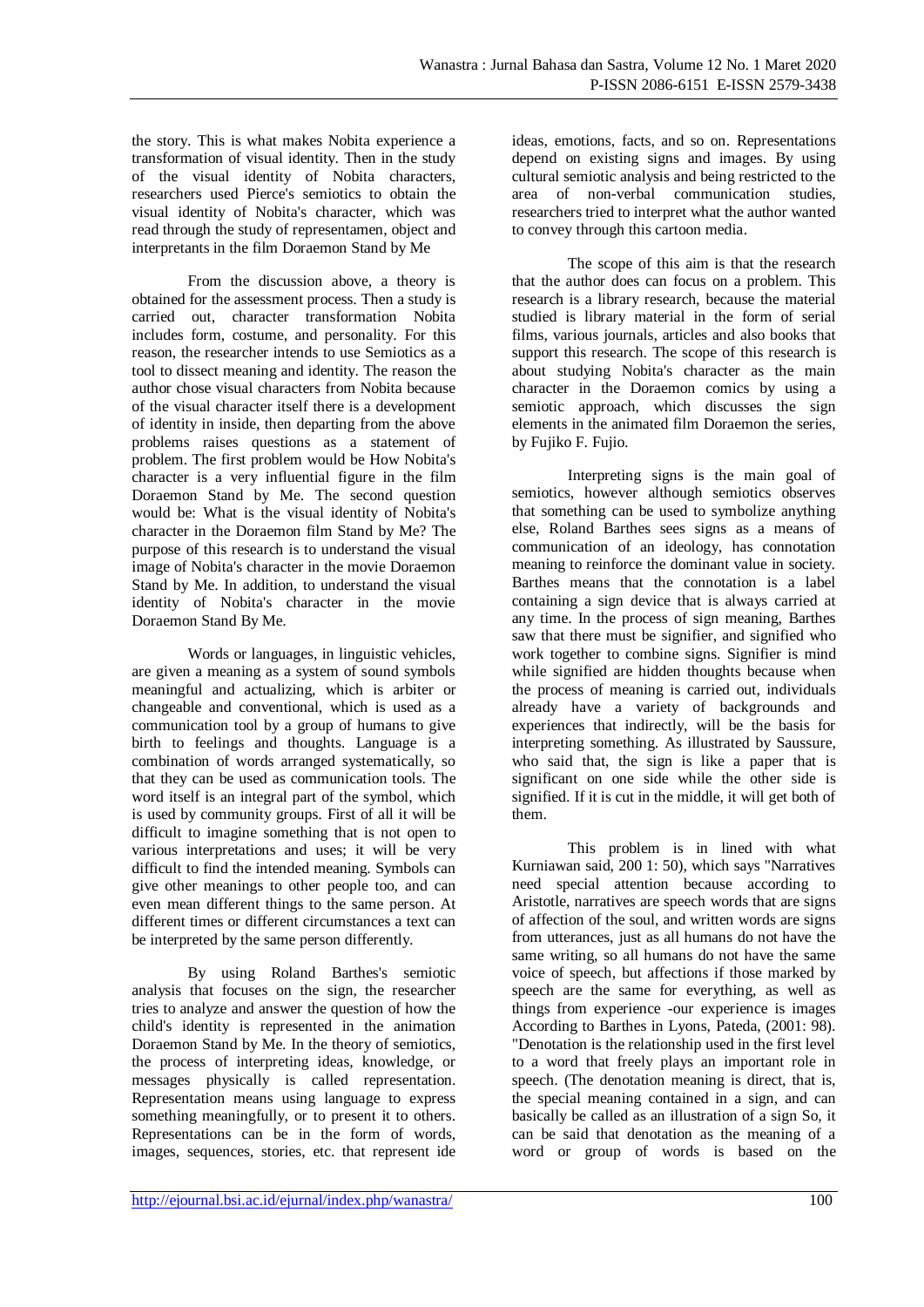appointment, which is straightforward on something outside the language or which is based on certain conventions that are objective.

Examining the meaning of representation, Chris Barker "mentions that representation is the main study in cultural studies." Representation itself is defined as how the world is constructed socially and presented to us and by us in certain meanings. Cultural Studies focuses on how the process of meaning representation itself .Representation means using language to express something meaningfully, or to present it to others. Representations can be in the form of words, images, sequences, stories, etc. that represent ideas, emotions, facts, and so on. According to Hartley, (2010: 265), Tang said that "Representation depends on signs and images that already exist and are understood culturally, in language learning and various markings or textual systems reciprocally. This is through a sign function ' representing who we know and study about reality" Relating to Nabota's representation, the researcher would like to investigate, if Nobita might not do anything, without Doraemon.

### **RESEACRH METHODOLOGY**

To support this research, the authors use qualitative research methods. According to Yusuf (2014: 328) "Qualitative research seeks meaning, understanding, and verstehen about a phenomenon, event, or human life by being directly and / or indirectly involved in the researched, contextual and comprehensive settings". In this study, researchers finally used qualitative research methods to explain, step by step and meaning, which was concluded during the research process. starting from the beginning to the end, which is narrative. Then the researcher uses a cultural studies approach, which focuses on an identity. The researcher tried to understand the meaning of an event or event brought by Nobita's character in the movie Doraemon Stand by Me from mise-en-scene in order to get a visual identity that the researcher wanted to look for.

While the connotation meaning is interpreted as an aspect of a meaning or group of words based on feelings or thoughts that arise or are generated on the speaker or writer and listener or reader. This is reinforced by Barthes in Mulyana, (1997: 125) "If the denotation of a word is the objective definition of the word, then the connotation of a word is its subjective or emotional meaning". This is in line with the opinion of Arthur Asa Berger (2000: 15). Which states that "connotation words involve symbols, history, and things related to emotional"

# **FINDING AND RESULT**

Doraemon can be categorized as children's literature. Kurniawan, (2000, 22) argues: "Children's literature is a literary work that contains about the world of children and language, which is used in accordance with the level of intellectual and emotional development of children". Children's literary works usually contain themes that educate, the path is straight and not convoluted, using existing settings around or in the world of children, characters and characterizations use good examples, the language style is easy to understand, able to develop children's language, and imagination is still within the reach of children

Based on all the above explanations, the author became interested in making Nobita's character as the object of research. The purpose of this study, to find out the figure of Nobita in depth, in the sense that there will be a study focusing on the visual of Nobita's character, where the visual character brings a development of identity and meaning, found in the character Nobita in Doraemon: Stand By Me. Animation is a collection of images that are processed in such a way as to produce movement. "Multimedia animation is the process of forming motion from various media or objects that are varied with effects - effects and filters, transition movements, sounds - sounds that are in harmony with the animation movement. Because this type of show is very popular in their environment, not even a few adults like this animated show.

Doraemon is the title of a popular comic or manga written by Fujiko. Fujio since 1969 and tells about the life of a lazy fifth grade elementary school child, named Nobita who was visited by a cat robot named Doraemon who came from the 22nd century. Doraemon was sent to help Nobita so that Nobita's descendants could enjoy his success.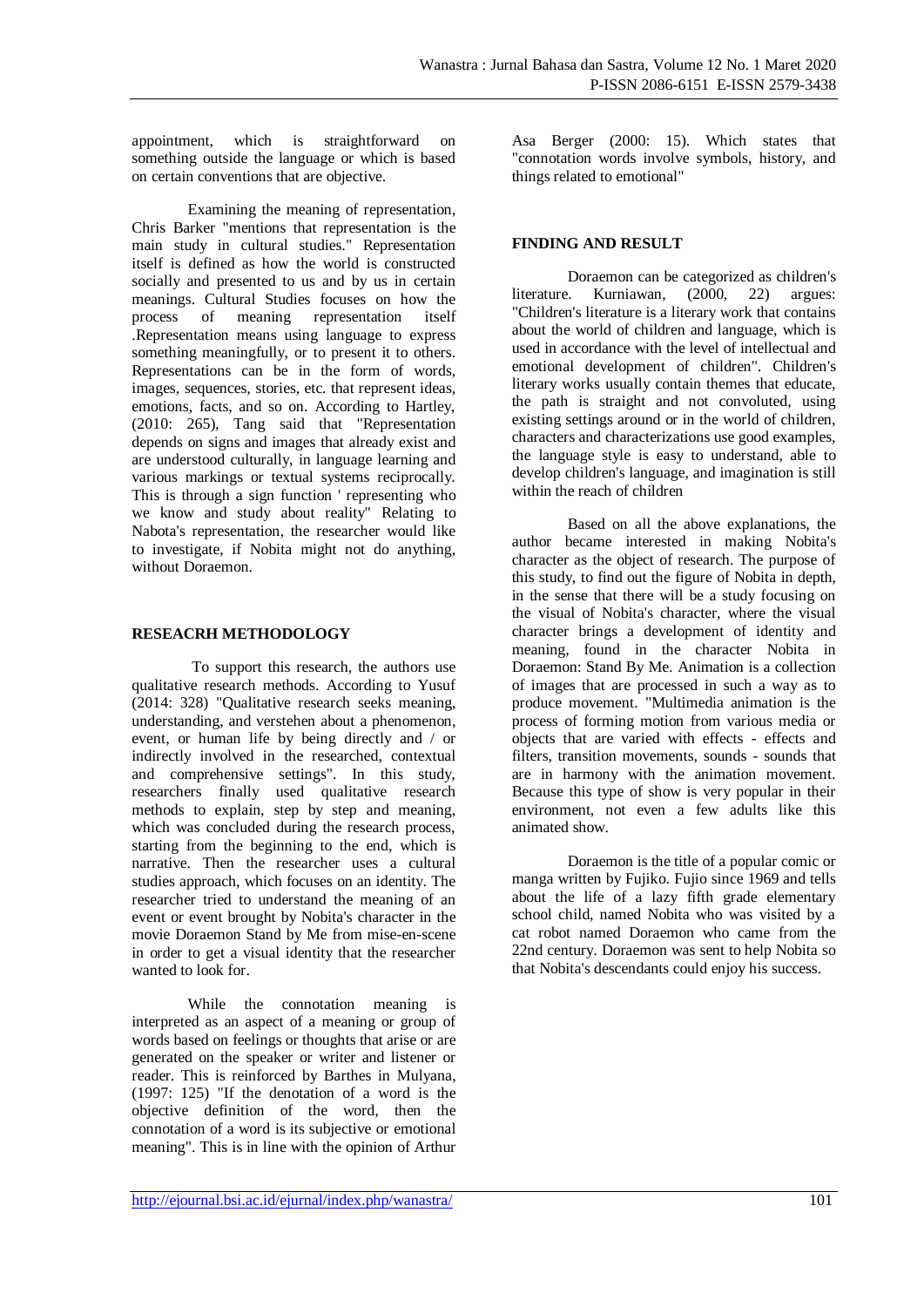Table 1. Sign

|                              | Framer                                          | Form                                                             |
|------------------------------|-------------------------------------------------|------------------------------------------------------------------|
| Sign:<br>expression<br>field |                                                 | Expression:<br>Nobita as a<br>child who<br>is weak and<br>stupid |
| Sign:                        | Sad face when<br>Doraemon lives<br>him<br>alone | Form:<br>Doraemon<br>as the Myth<br>of a helper<br>god           |

Rather than having to suffer from debt financial situation that will occur in the future caused by Nobita's stupidity. Therefore Nobita is the main character in the Doraemon animated film.

Doraemon. The magic cat robot that is told, he was 'born in 2112, with having round shape from head to toe is very popular with various groups, children, teenagers or parents. His expertise in removing sophisticated objects of future creation is useful to help Nobita Nobi, a lazy man, careless and likes to take a nap, when in trouble (which Nobita usually brings his own problems). Doraemon was created by Fujiko. F. Fujio, as a good-minded robot, a loyal friend of man, Nobita, Dorayaki lovers and likes to help anyone who needs it. Doraemon's daily comics bring his readers to joy because the substance of the story is full of imaginations and imaginations about the sophisticated gadgets, friendship & delinquency Nobita and his friends, humorous while introducing the distinctive style of Japanese culture.

Doraemon animation can survive in Indonesia because of the number of enthusiasts from this show. Starts from children to adults. This is because the animated shows Doraemon and Nobita contain many positive values for children, such as values of honesty, the value of character education, and others. Looking at the current phenomenon, what has happened in Indonesia is that there is very little quality spectacle for children. Many theories have emerged about the origin and end of this series of stories. One of them emerged from the theory of fans as outlined in the manga work resembling the work of Fujiko F, Fujio. It's so cool, the picture is very similar. In fact, many people think that the manga is the final story of Nobita's official life.

In the film Doaemon, since the initial episode, Nobita is always portrayed as a weak anal figure. In 'Stand by me', we will look back at the amazing, legendary items that Doraemon has in his magical pockets such as "the door to anywhere" and "behind the bamboo". Takashi Yamazaki who also wrote the screenplay also gave us a familiar picture of the pathetic nature of Nobita who always depends on Doraemon, her obsession with Shizuka and how patiently Doraemon always helped Nobita.Things that we have never seen before in 'Stand By Me' are the motivation for Doraemon's presence in Nobita's life. We are told that the beginning of Doraemon came to Nobita's life, how Doraemon felt before knowing Nobita and how he felt after getting to know the boy. Also interesting in 'Stand by Me' is a deadline about how long Doraemon will stay and be a helper for Nobita at any time. Things we never knew before in the animated series. In this table, we would see how Nobita might show:

From table, we would see that things that we have never seen before in 'Stand by Me' are the motivation for Doraemon's presence in Nobita's life as the representation. . We are told that the beginning of Doraemon came to Nobita's life, how Doraemon felt before knowing Nobita and how he felt after getting to know the boy. Also interesting in 'Stand by Me' is a deadline about how long Doraemon will stay and be a helper for Nobita at any time. Things we never knew before in the animated series. The weakness of Nobita is also shown in the picture below:

#### Picture 1. Expression



Based on the perspective expressed by Barthes, Giant and Suneo are part of the sign of Nobita's weakness, in the signification system.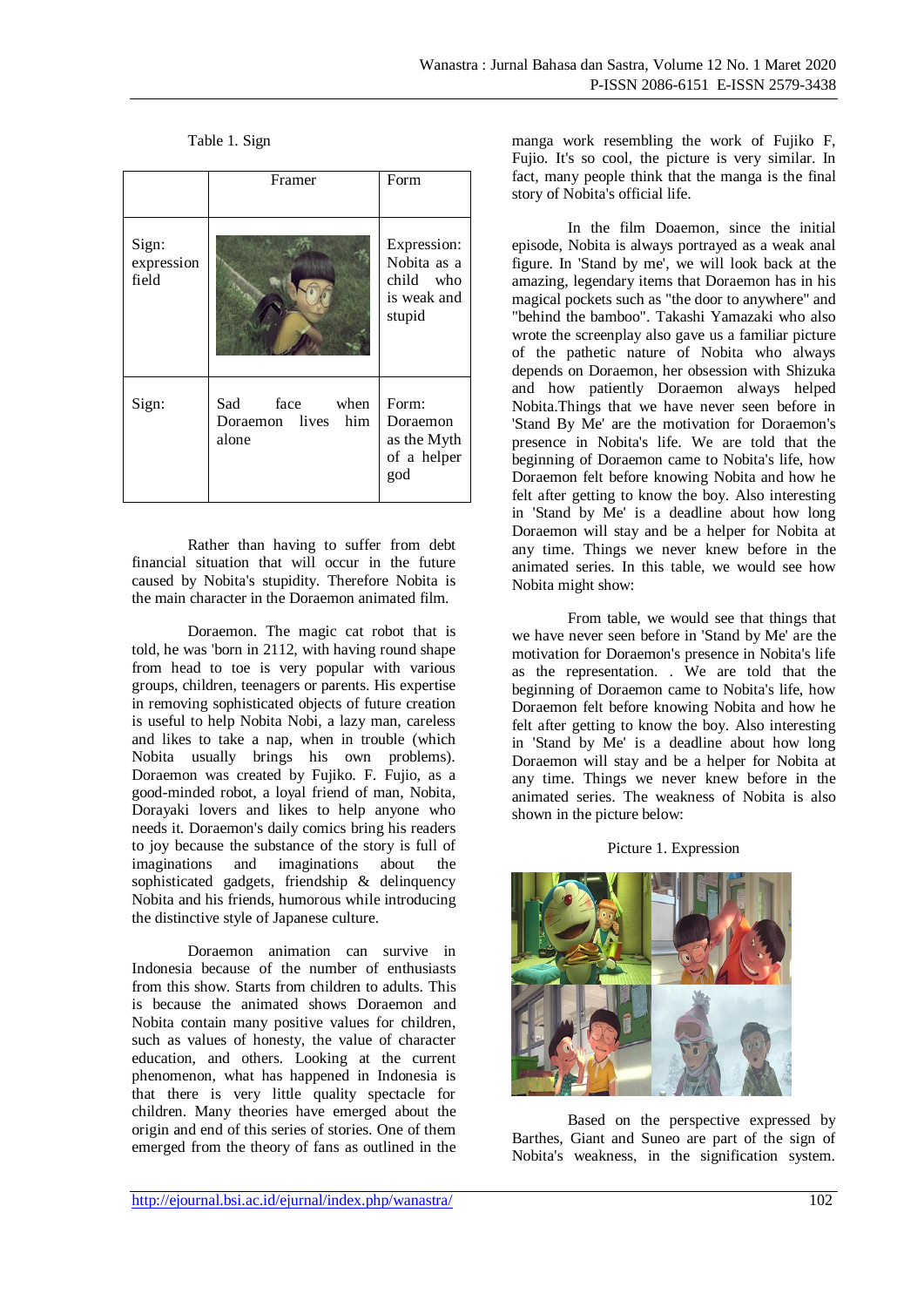Giant in the film represents humans, who are arrogant and who assume, that he is the one who holds control over what is in nature, the environment, and its surroundings. In the picture, Nobita surrenders to the force of the Giant, this can be included in the significance of stage 2 of the process, and the sign that appears is Nobita who stands up with her knees resigned to her, which illustrates weakness. The object is Giant which forces Nobita.

The interpretation is that Nobita surrendered to Giant's compulsion. They consider themselves to be human beings the most important aspect on earth, while nature is its supporter,Nobita and Doraemon's farewell became the main attraction of the film "Stand by Me Doraemon". Plus, the film's visual appearance is so lively that the various expressions of Nobita and other characters can be clearly illustrated. Many valuable moral messages also color Nobita's struggle to change the course of her life. Unfortunately, some shortcomings are still present in the film.

By looking at tables and images, the researchers see that this is in line with what Barthes in Zaimar (2014, 23) says, "the sign can be interpreted openly, but limited by context, both the text itself and the socio-cultural context, as well as knowledge / the experience of the reader or viewer ". Signs do not have a stable meaning. Barthes's theory shows similarities and differences in terms of details of meaning. Barthes clearly divides meaning into denotation and context. It is in the name of both as a sign concept connected to the film, Coercion to Nobita was strengthened by Giant gesture. At the level of the nonverbal text, it can be seen how Giant leaned toward Nobita. Gesture illustrates a form of force by force. In addition, there is also a giant pointing at Nobita's face. Gesture illustrates certain firmness. So that it is reflected that Giant's coercion to Nobita is inevitable.

In this sequence, Nobita did not dare to resist or surrender to the coercion carried out by Giant. Reflected from the Nobita gesture that stands with the knees bent, open mouth with closed teeth illustrates shakiness or weakness and fear. The verbal and nonverbal signs in this sequence represent the concept of coercion accompanied by physical threats with the role of the Giant representing the concept of the perpetrator, and the role of Nobita representing the concept of the victim. Finally, in this study, researchers succeeded in revealing representations through nonverbal sequences in Doraemon Stand by Me.

Symbolic is identified with what is realized from the Imaginary order, whereas in Symbolic embedded values there is Signification and Signified. The symbolic here is the anime figure Nobita. Meanwhile, Doraemon is not only an elementary school child, but also has its own meanings for those who see it. Nobita is signi ficant, and meaning, which is generated when looking at Nobita is signified. Nobita can be said to be significant, because it is indeed the creation of a weak child. Whereas, the meaning is said to be signified.

The researcher has also been able to represent the concept of coercion and weakness with the role of Giant who represents the concept of the main actor, and the role of Nobita represents the concept of the victim. In researching a cultural product produced in a particular culture, it is necessary to understand that the content represented is an adaptation of the culture in which the cultural product is produced. In this study, researchers examined Doraemon cartoon series originating from Japan, which were later dubbed into Indonesian, so that there is a possibility of biased meaning of non-verbal texts that have been translated. Therefore, the researcher recommends researchers who are interested in conducting a representation study of a phenomenon in visual media to also examine cultural differences where the text originates when there is a reduction or strengthening of the meaning of the text.

# **CONCLUSIONS**

The animated film Doraemon & Nobita and the Green Giant Legend by Ayumu Watanabe released in 2018 is a film that raises issues about friendship, and can be studied using representation. Speech someone, in this case nonverbal speech acts has a communicative function in each delivery. One of the communicative functions in speech acts is expressive. The function of expressive speech acts aims to provide an evaluation or assessment of the things mentioned in the speech. Expressive speech can be determined by looking at the context when the speech occurs as representation.

The lesson we can learn in this Doraemon "stand by me" film is "who we are coming to, depending on what we do now". What we are trying to do now for our lives in the future is what we will learn. When we stimulate ourselves that if at the moment I don't work hard and pursue every dream I have. So in the future I will not be anything. I will only be mediocre. My presence is considered as a